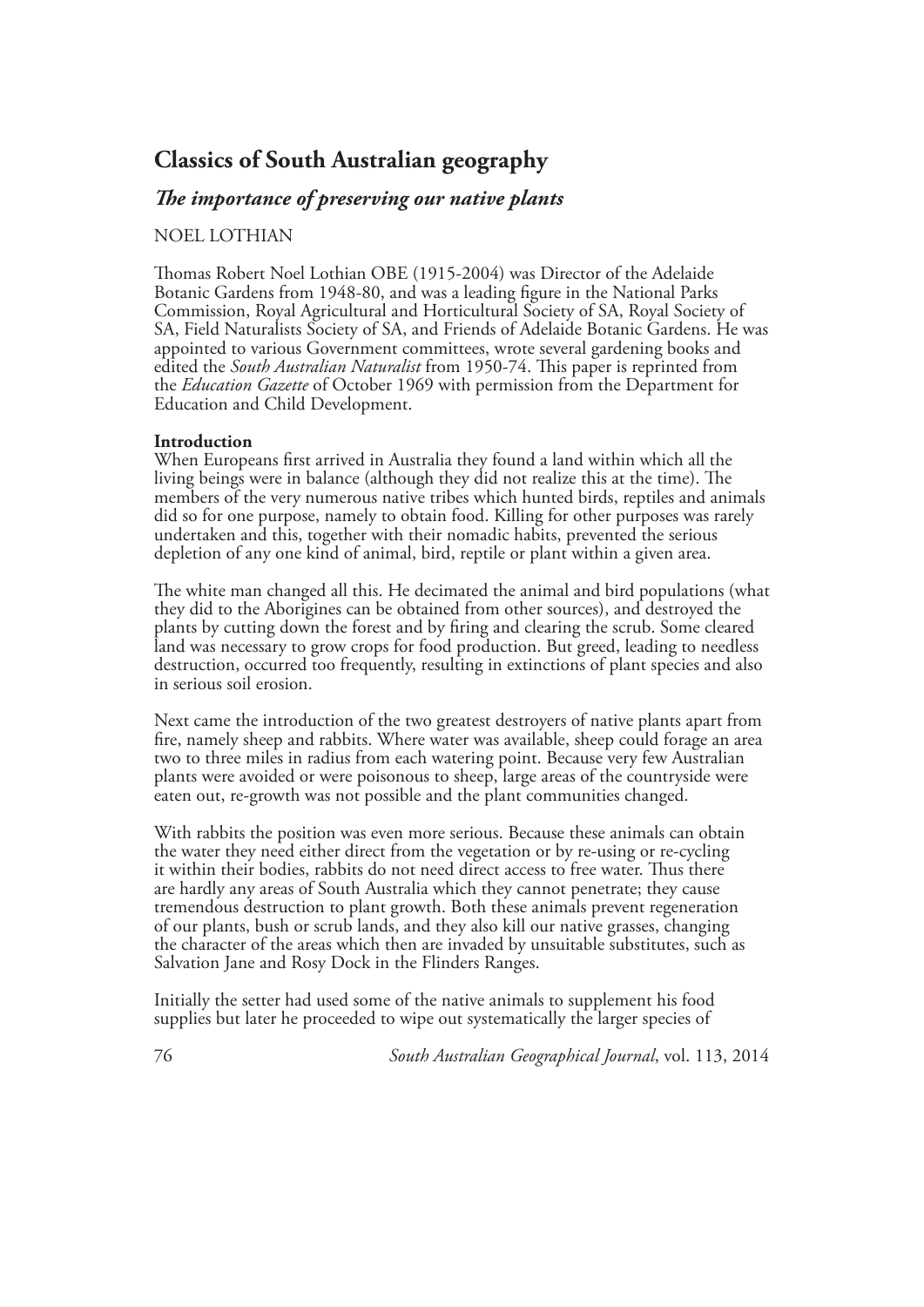fauna—especially the kangaroo—in the mistaken belief that, because they are grass eaters, they reduced the feed available for sheep. This is now known not to be the case—in fact sheep, cattle and kangaroos can all graze in the same area and all remain in prime condition, because of their different feeding requirements. However, it may be some time before graziers will be prepared to believe and to accept these facts.

As the white man settled into his new domain, some of the plants, birds and animals caught his eye, and because of their beauty, interest, gracefulness, colour and other features, they were given some form of protection. Others, perhaps not so appealing, were not treated as kindly, nor were some of our most unusual and harmless animals always given protection. If a pelt or feathers were required to meet the fashions or other demands of the day, then protection was conveniently forgotten. Queenslanders will remember with horror and shame the open season declared a few years ago when thousands of harmless koalas were slain simply because of the commercial demand for their pelts.

#### **Protection and legislation**

Gradually it was realized that our South Australian plants, like our birds and animals, were unusual, peculiar, and in many instances unique, and moves were commenced to have them protected—as had been done in other states of the Commonwealth (see, for example, the article entitled 'The story of fauna conservation in South Australia', supplement to *Education Gazette* October 1968).

Some states were bold, legislating in advance of their time by declaring protected a large number of plants; others timidly named only a few. In Western Australia the Government of the day wisely declared as flora reserves, whole districts of the southern and south-western portions of that state (coinciding with the settled and wheat growing regions), thus giving protection to the native plants growing therein.

A start to protect native plants in South Australia was made in April 1938 under the auspices of the Australian Natives' Association. The initial meeting recommended:

- 1. The planting of seeds and seedlings of native plants in National Parks
- 2. The education of the public to preserve and protect our native flora
- 3. The publication of lists of native plants to be protected
- 4. The enactment of legislation to protect native plants on Crown Lands and roadways, as was done in Victoria and New South Wales.

It was also pointed out that except for the Fauna and Flora Reserve Act (1919/35), which established Flinders Chase (Kangaroo Island), and the *Woods and Forests Act (1882)* which prohibits the cutting of timber etc. from forest reserves, no other protection is afforded in South Australian except under the provisions of the *National Parks Act.* Eventually an Act 'moulded on lines of existing Acts in other states' was decided upon, and by September 1939 the *Native Plant Protection Act* had been drafted. It had its first reading in the House in November 1939 and was passed soon afterwards.

*South Australian Geographical Journal*, vol. 113, 2014 77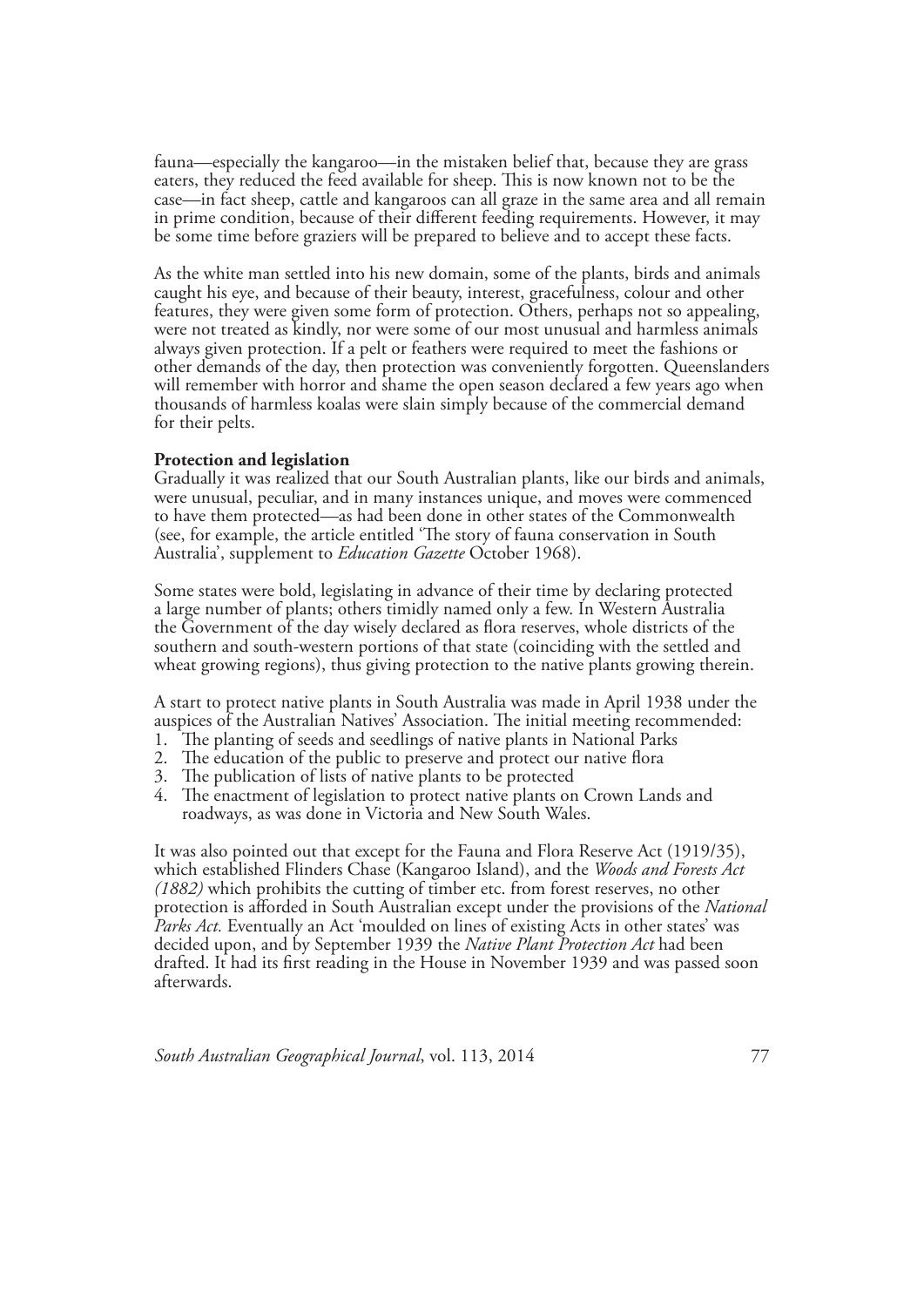#### **The Act and Proclamation**

The Act (No. 32 of 1939) is a short one of 12 sections. The first section defines various matters. Section 3 indicates that:

- 1. The Governor may proclaim any wild flower or native plant to be protected in any part of parts of South Australia
- 2. The protection may be limited or unlimited in time and region
- 3. The Governor may revoke or amend any such proclamation.

Discussions then arose regarding the species to be listed, whether grazing and lopping of branches within the pastoral regions would be an offence (it would not, as it turned out), and whether the Native Currant should be protected (but since this would prohibit the picking of the fruit, it was not added to the list). Elsewhere it would be an offence to pick a protected native plant or offer it for sale unless it could be shown that it was grown on private land. The Minister of Afforestation would ensure that permits were issued for scientific purposes.

In the *South Australian Government Gazette*, October 1940, a proclamation was finally made notifying that the following plants were protected for the whole state for an unlimited period:

*Eremophila longifolia* (Emu Bush) *Heterodendron oleifolium* (Bullock Bush) *Pittosporum phillyreoides* (Native Pittosporum) *Myoporum platycarpum* (Sugar Wood) *Capparis mitchellii* (Native Orange) *Eucarya acuminata* (Native Peach) *Eucarya murrayana* (Bitter Quandong) *Todea barbata* (King Fern) *Cleichenia circinata* (Coral or Birdsnest Fern) *Cheiranthera linearis* (Hand Flower) *Hovea longifolia* (Hovea) Orchids—all species.

You may think that this is a peculiar list and ask: 'What about the dozens of other beautiful, interesting, unusual and rare plants—Banksias, Baeckeas, *Hibbertia* (Guinea Flowers), Grevilleas, *Tetratheca* (Pink Eye), *Thryptomene*, *Boronia*, *Correa* (Dearias (Daisy Bushes) and the many other ferns, native violets and a host of others?' The only alteration in the last 30 years was made in 1968 when Sturt's Desert Pea (*Clianthus formosus*), the State's Emblem, was added to the list!

Officially the matter stands here, but it is essential that action be taken either to increase the list of protected plants or to amend legislation so that protection can be extended to all plants within given areas. An alternative method would be to give protection to all native flora and then issue lists of unprotected species—the method which has been adopted in Fauna Conservation.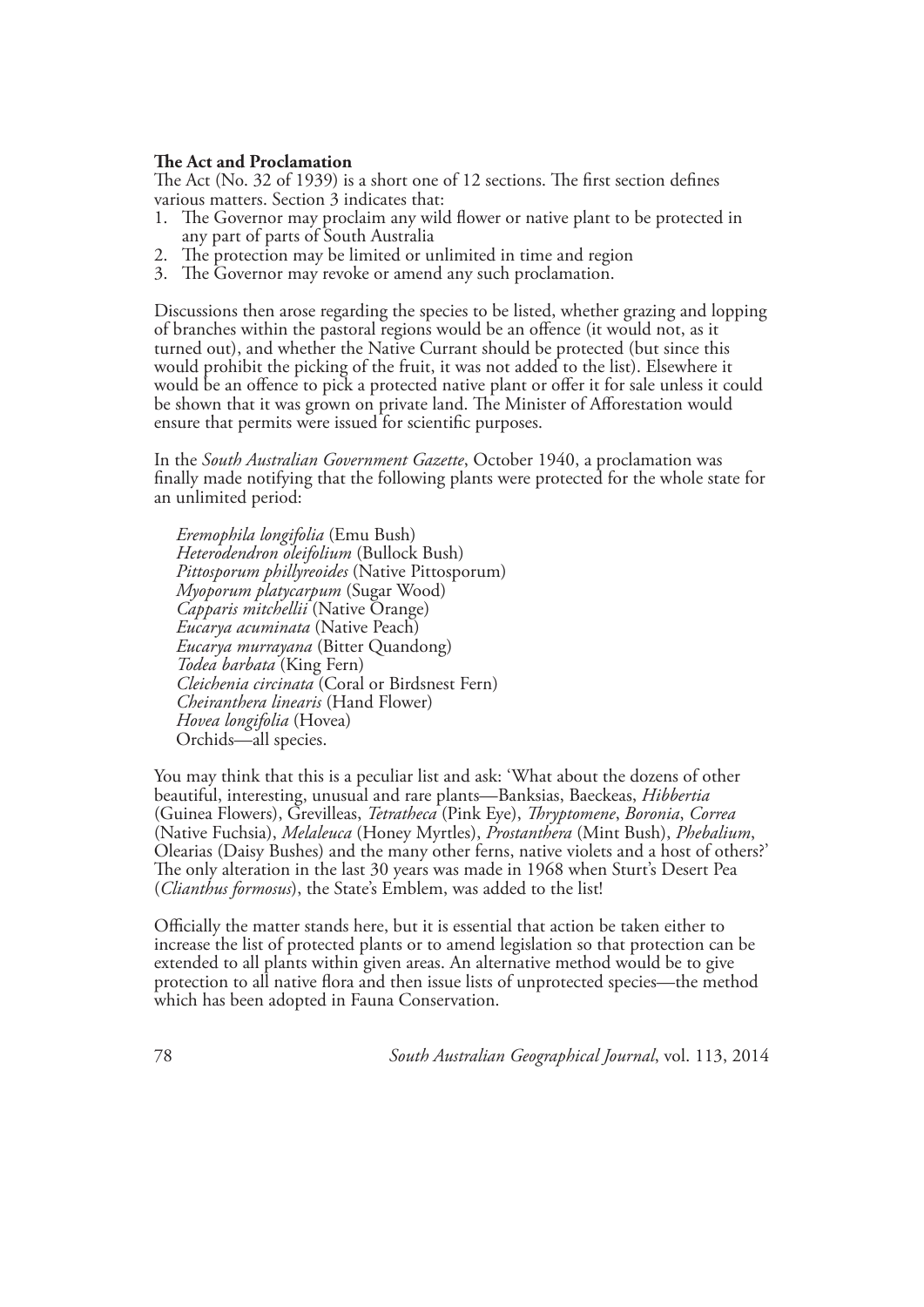#### **Future action and methods**

When the white man first came, bush, scrub, forest, swamp and grassland were everywhere. As exploration and land occupation took place, these areas were reduced. Because of the large size of the state, it was considered that there was always more land and plants 'over the hill'. Suddenly it was realized that this was not so and that steps would have to be taken to conserve and protect our beautiful plants to ensure that they will always be seen.

If we are going to protect plants, we must be sure why we do so. The following are some of the reasons:

- 1. Their beauty, colour, scent or some other attribute
- 2. Rarity or sporadic occurrence
- 3. A major constituent of the landscape
- 4. Scientific interest
- 5. Important food supplies for birds or animals
- 6. Economic importance both potential and actual, for example, Duboisia-Hyocine.

Plants not protected may be those which have become weeds and are poisonous or otherwise objectionable, but this in itself is no reason why they should be destroyed. In fact, examples should be preserved to ensure the plants are available for study in the future.

How can we best ensure that our native plants will remain? Those interested in gardening can grow many in a garden or even as pot plants or in window boxes, but the emphasis in these cases is on preserving the individual species rather than the flora as a whole. Many of those plants we grow come from other states, yet more than 25 per cent of South Australia's 2,300 different species are attractive flowering trees, shrubs and plants suitable for the garden. This is a useful, but not an important method of protection. Can we improve and make more comprehensive and effective the *Native Plants Protection Act*? At least three ways appear possible:

- 1. Add further species of native plants to those already proclaimed
- 2. Give complete protection to all native plants within certain areas
- 3. Under the *National Parks Act 1966* set aside areas containing all the known native plants.

The main problem in listing individual plan species is to ensure that the man in the street can identify the plants concerned. Thus the mere listing of a plant as protected does not necessarily ensure its protection.

The 1966 *National Parks Act* places a great responsibility on members of the Commission 'to obtain, hold, manage and conserve … for all times the various natural habitats together with the indigenous flora and fauna'. To fulfil this aim, the Commission is attempting to obtain examples of all known floral and vegetational associations which occur in South Australia. These should then be declared a National Park, for once an area has been dedicated as a National Park, it can only be resumed by the passing of a motion by both Houses of Parliament after the legislation has lain in the Houses for 14 sitting days.

*South Australian Geographical Journal*, vol. 113, 2014 79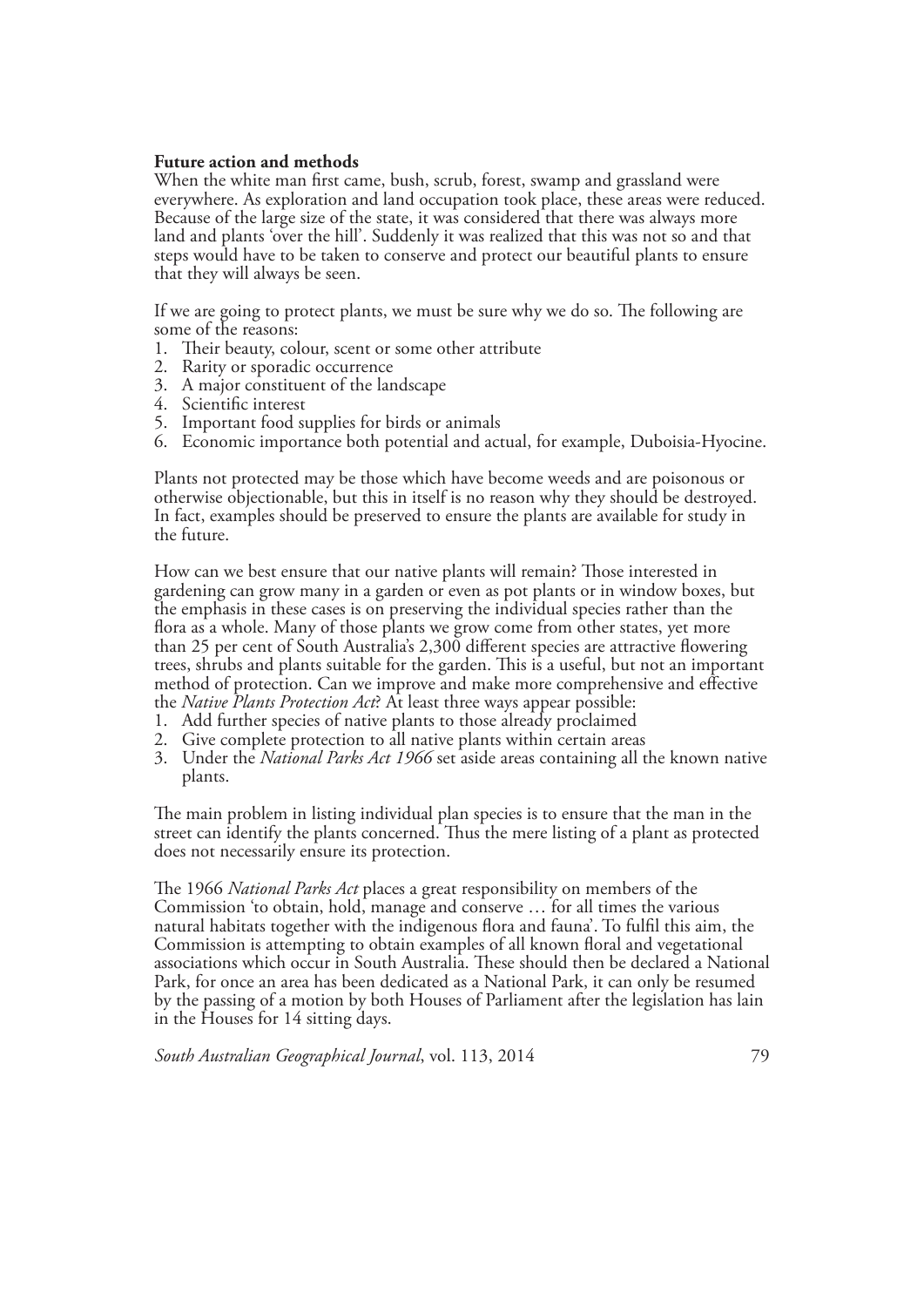In addition to those in National Parks, all native plants growing along roadsides should be protected and Councils should be urged to ensure that the plants are not destroyed. Curiously, the native plants growing on the fauna sanctuaries, reserves and prohibited places—which are essential for the welfare of the birds and animals protected in them—are themselves not protected. Legislation should be amended to extend the protection to the plants.

And finally about the plants themselves. There are plenty of areas, where plants contribute to the scenery, which will never be National Parks and yet the plants should be given protection. Such protection would have been difficult to implement in the past, but now that the State Planning Department has declared Regional Planning Areas (see map in Figure 1) protection to all plants growing within these should be possible. It will be noticed that the Planning Areas cover the 'settled' and the immediately adjoining areas, which are the principal regions where tourists and visitors go to see our mountains and scenery. Thus it is hoped that, within the near future, legislation will be enacted to ensure protection for all native plants contained within the 11 Planning Areas of the State. You can all help in this matter by speaking to those in authority, asking them to ensure that our native plants will continue to grow and beautify the countryside for all time.

#### **Further reading**

*Native Plants Protection Act* 1939

RL Specht and JB Cleland *Flora conservation in South Australia* parts 1 and 2, *Transactions of the Royal Society of South Australia* vols. 85 and 87

*Report on the First World Conference of National Parks* Washington, DC: United States Department of Interior 1962

*Proceedings Wild Life School and Seminar* Adelaide: Department of Adult Education in the University of Adelaide, 1966 (Publication no. 4)

*Protected plants of South Australia*, an Education Department AVEC filmstrip in colour no. 1064-68

*South Australian National Parks* Adelaide: National Parks Commission (price 20c)

AJ Marshall *The great extermination* London: Heinemann 1966

*Australian Plants*, the quarterly journal of the Society for Growing Australian Plants.